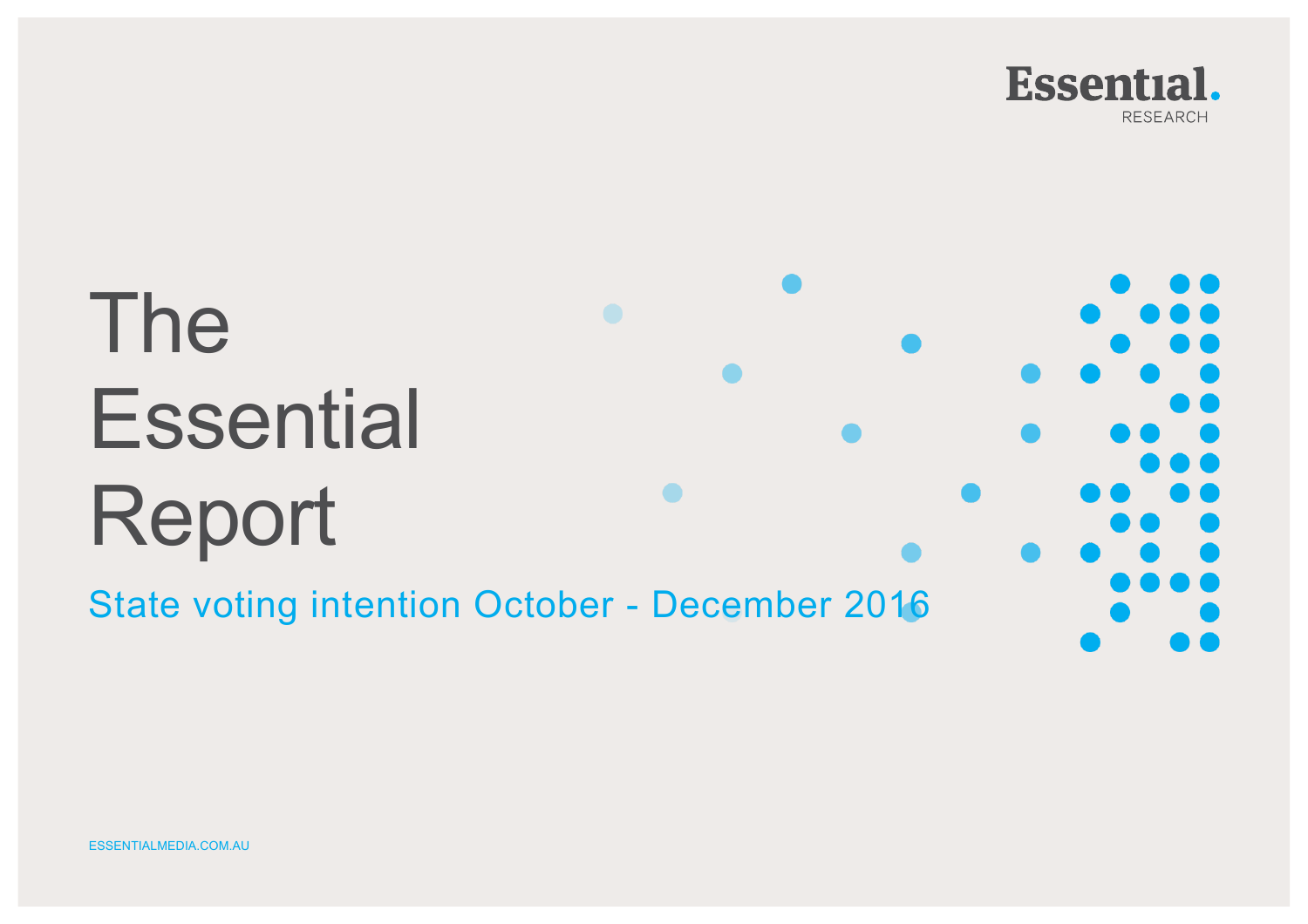#### **The Essential Report**



## **AMSRO**

Essential Media Communications is a member of the Association of Market and Social Research **Organisations** 

## **AMSRS幸**

Our researchers are members of the Australian Market and Social Research Society.



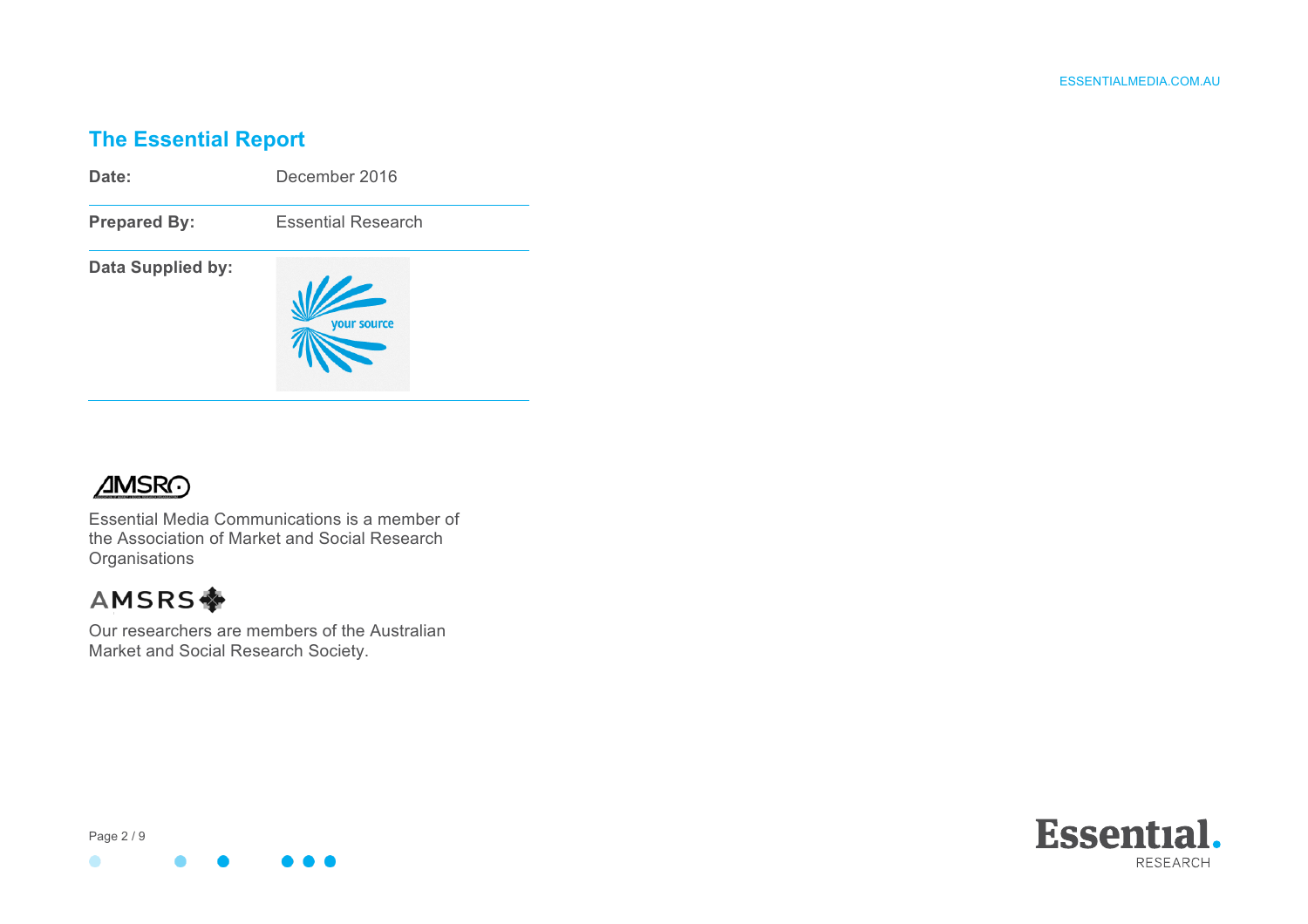#### **About this poll**

This report summarises the results of a weekly omnibus conducted by Essential Research with data provided by Your Source. The polling was conducted online from October to December 2016.

Sample sizes were NSW 3,477, Queensland 2,085 and Victoria 2,631, South Australia 880 and Western Australia 1,035.

The methodology used to carry out this research is described in the appendix on page 9.

Note that due to rounding, not all tables necessarily total 100% and subtotals may also vary.

The two-party preferred vote is calculated based on estimated preference distribution of the previous election – except for Queensland which is based on an average of the two previous elections.



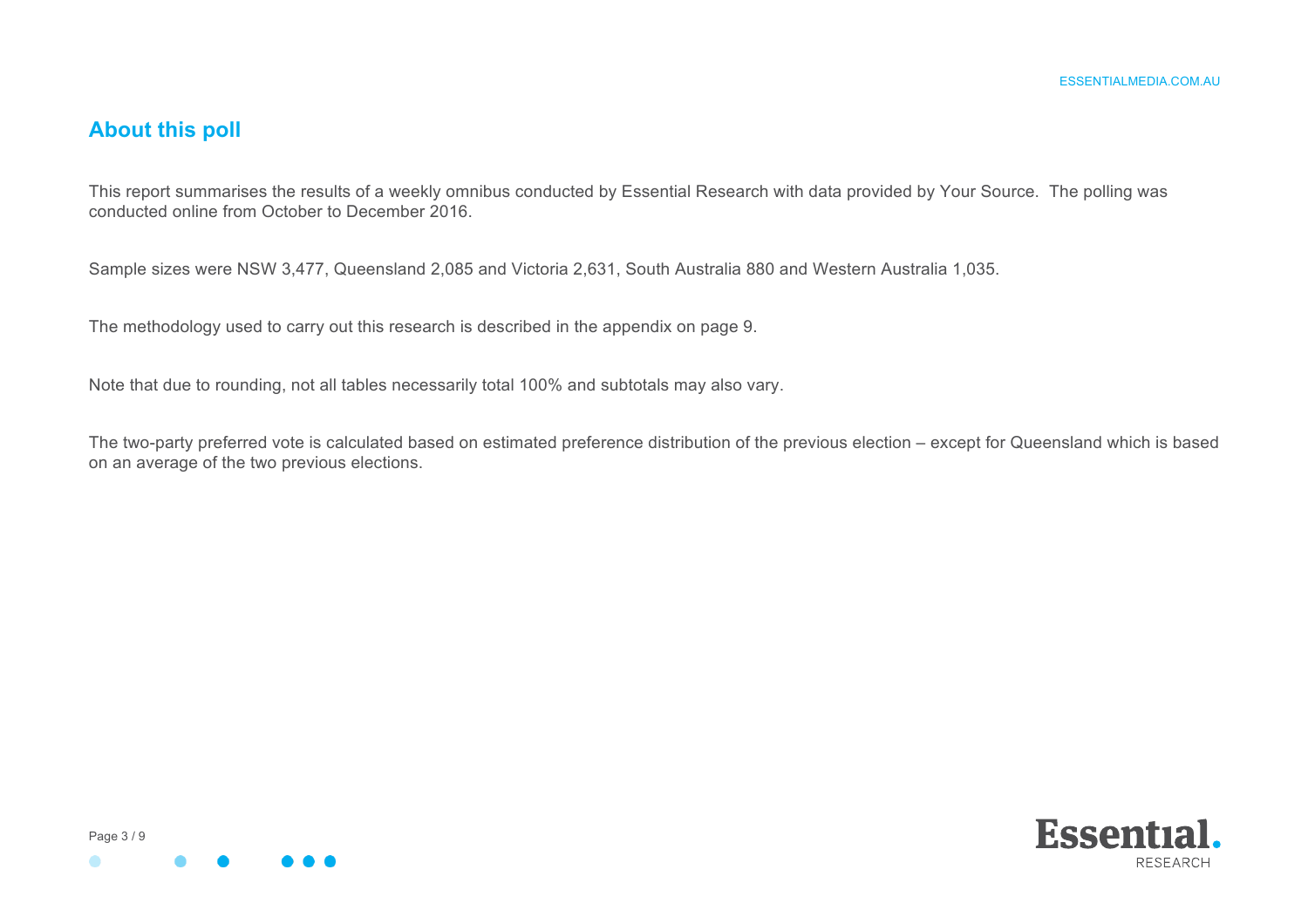### **State voting intention - NSW**

|                              | <b>Election</b><br><b>Mar 2015</b> | <b>Oct-Dec</b><br>2015 | <b>Jan-Mar</b><br>2016 | Apr-Jun<br>2016 | <b>Jul-Sep</b><br>2016 | <b>Oct-Dec</b><br>2016 | Oct-<br>ober | Nov-<br>ember | Dec-<br>ember |
|------------------------------|------------------------------------|------------------------|------------------------|-----------------|------------------------|------------------------|--------------|---------------|---------------|
| Sample                       |                                    | 3,205                  | 3,220                  | 3,769           | 3,867                  | 3,477                  | 1,154        | 1,460         | 863           |
| <b>First preference vote</b> |                                    |                        |                        |                 |                        |                        |              |               |               |
| Liberal/National             | 45.6%                              | 48%                    | 47%                    | 44%             | 44%                    | 43%                    | 43%          | 44%           | 42%           |
| Labor                        | 34.1%                              | 33%                    | 34%                    | 37%             | 37%                    | 38%                    | 39%          | 36%           | 39%           |
| Greens                       | 10.3%                              | 10%                    | 10%                    | 9%              | 9%                     | 9%                     | 8%           | 9%            | 9%            |
| Other/Independent            | 10.0%                              | 10%                    | 10%                    | 10%             | 10%                    | 11%                    | 10%          | 11%           | 10%           |
|                              |                                    |                        |                        |                 |                        |                        |              |               |               |
| 2PP                          |                                    |                        |                        |                 |                        |                        |              |               |               |
| Liberal/National             | 54.3%                              | 56%                    | 56%                    | 52%             | 52%                    | 51%                    | 50%          | 53%           | 50%           |
| Labor                        | 45.7%                              | 44%                    | 44%                    | 48%             | 48%                    | 49%                    | 50%          | 47%           | 50%           |

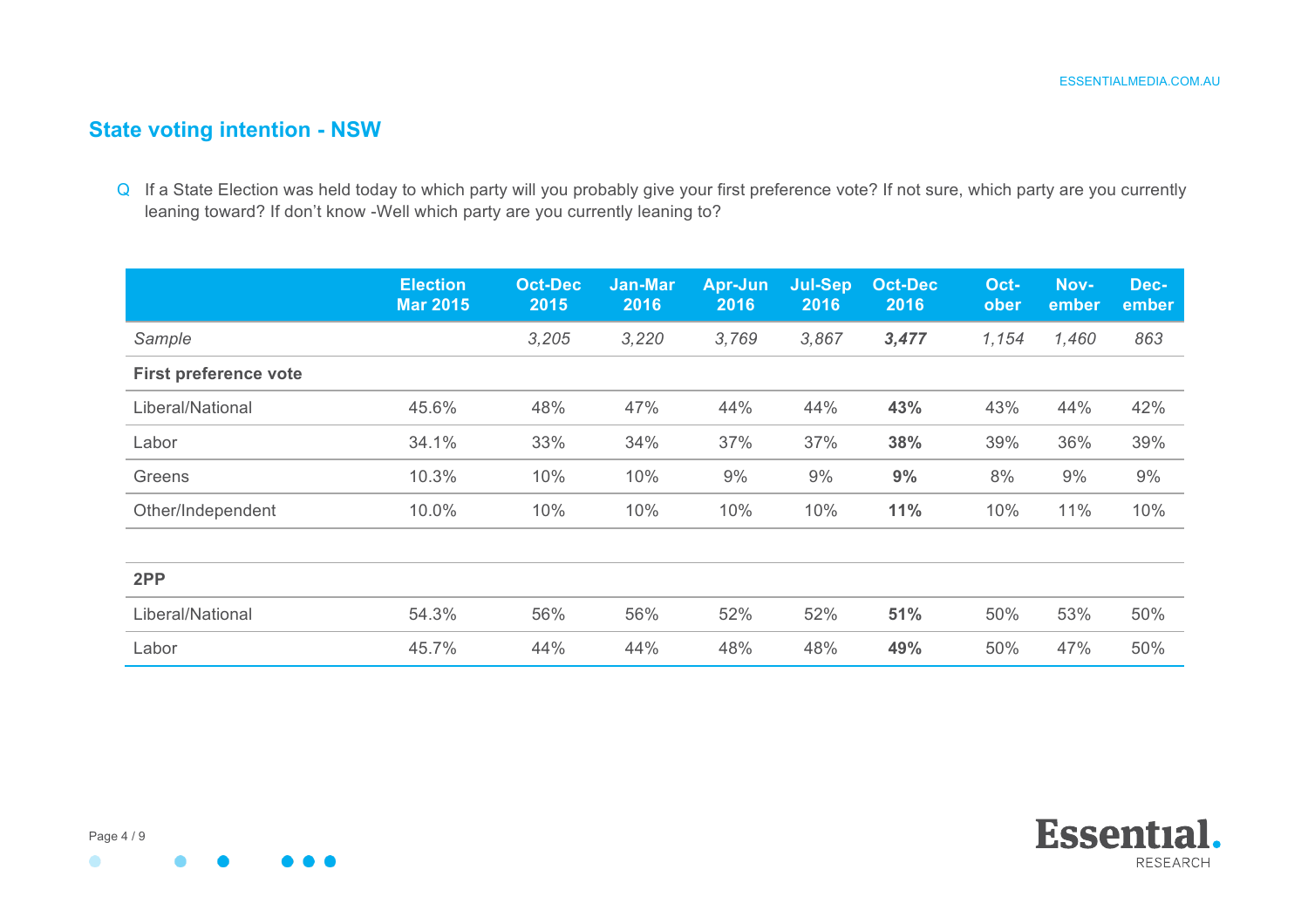Essential.

**RESEARCH** 

#### **State voting intention - Queensland**

|                              | <b>Election</b><br><b>Jan 2015</b> | <b>Oct-Dec</b><br>2015 | <b>Jan-Mar</b><br>2016 | Apr-Jun<br>2016 | <b>Jul-Sep</b><br>2016 | <b>Oct-Dec</b><br>2016 | Oct-<br>ober | Nov-<br>ember | Dec-<br>ember |
|------------------------------|------------------------------------|------------------------|------------------------|-----------------|------------------------|------------------------|--------------|---------------|---------------|
| Sample                       |                                    | 1,873                  | 1,893                  | 2,251           | 2,386                  | 2,085                  | 701          | 888           | 496           |
| <b>First preference vote</b> |                                    |                        |                        |                 |                        |                        |              |               |               |
| <b>LNP</b>                   | 41.3%                              | 42%                    | 40%                    | 40%             | 38%                    | 34%                    | 35%          | 32%           | 35%           |
| Labor                        | 37.5%                              | 39%                    | 40%                    | 37%             | 37%                    | 36%                    | 36%          | 37%           | 33%           |
| Greens                       | 8.4%                               | 8%                     | 9%                     | $8\%$           | 8%                     | 10%                    | 9%           | 10%           | 10%           |
| One Nation                   | $\overline{\phantom{a}}$           |                        |                        |                 |                        | 12%                    | 10%          | 12%           | 13%           |
| <b>Katter Party</b>          | 1.9%                               | 3%                     | 2%                     | 3%              | 2%                     | 2%                     | 2%           | 2%            | $1\%$         |
| Other/Independent            | 10.9%                              | 8%                     | 10%                    | 12%             | 15%                    | 7%                     | 8%           | 7%            | 7%            |
|                              |                                    |                        |                        |                 |                        |                        |              |               |               |
| 2PP                          |                                    |                        |                        |                 |                        |                        |              |               |               |
| <b>LNP</b>                   | 48.9%                              | 50%                    | 48%                    | 49%             | 47%                    | 45%                    | 49%          | 44%           | 48%           |
| Labor                        | 51.1%                              | 50%                    | 52%                    | 51%             | 53%                    | 55%                    | 51%          | 56%           | 52%           |

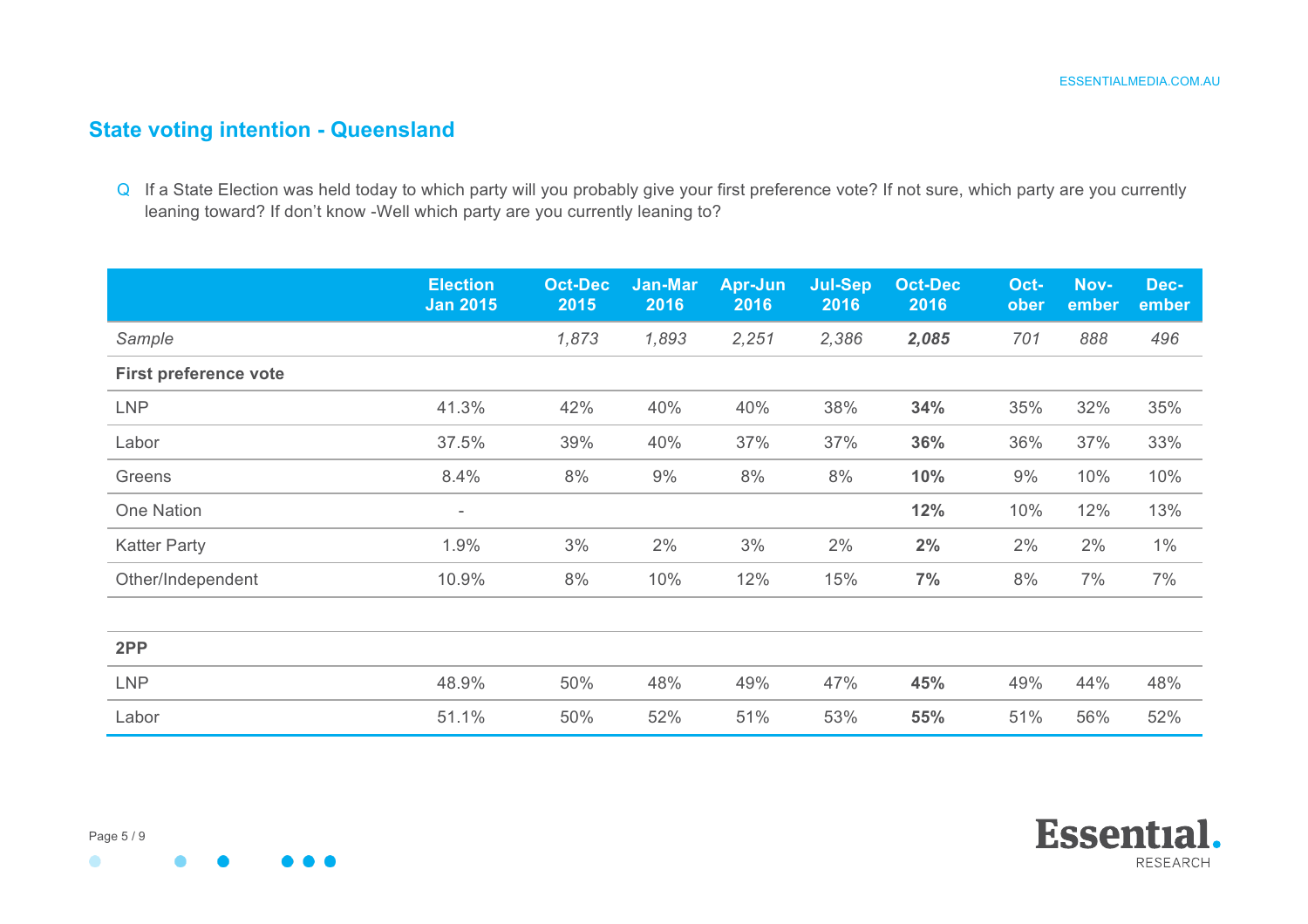#### **State voting intention - Victoria**

|                              | <b>Election</b><br><b>Nov 2014</b> | <b>Oct-Dec</b><br>2015 | <b>Jan-Mar</b><br>2016 | Apr-Jun<br>2016 | <b>Jul-Sep</b><br>2016 | <b>Oct-Dec</b><br>2016 | Oct-<br>ober | Nov-<br>ember | Dec-<br>ember |
|------------------------------|------------------------------------|------------------------|------------------------|-----------------|------------------------|------------------------|--------------|---------------|---------------|
| Sample                       |                                    | 2,402                  | 2,383                  | 2,803           | 2,880                  | 2,631                  | 886          | 1,104         | 641           |
| <b>First preference vote</b> |                                    |                        |                        |                 |                        |                        |              |               |               |
| Liberal/National             | 42.0%                              | 40%                    | 41%                    | 41%             | 40%                    | 41%                    | 41%          | 41%           | 41%           |
| Labor                        | 38.1%                              | 38%                    | 38%                    | 38%             | 38%                    | 38%                    | 39%          | 38%           | 38%           |
| Greens                       | 11.5%                              | 13%                    | 13%                    | 12%             | 12%                    | 11%                    | 11%          | 11%           | 12%           |
| Other/Independent            | 8.4%                               | 9%                     | 8%                     | 9%              | 10%                    | 9%                     | 9%           | 10%           | 9%            |
|                              |                                    |                        |                        |                 |                        |                        |              |               |               |
| 2PP                          |                                    |                        |                        |                 |                        |                        |              |               |               |
| Liberal/National             | 48.0%                              | 47%                    | 47%                    | 47%             | 47%                    | 47%                    | 48%          | 47%           | 47%           |
| Labor                        | 52.0%                              | 53%                    | 53%                    | 53%             | 53%                    | 53%                    | 52%          | 53%           | 53%           |

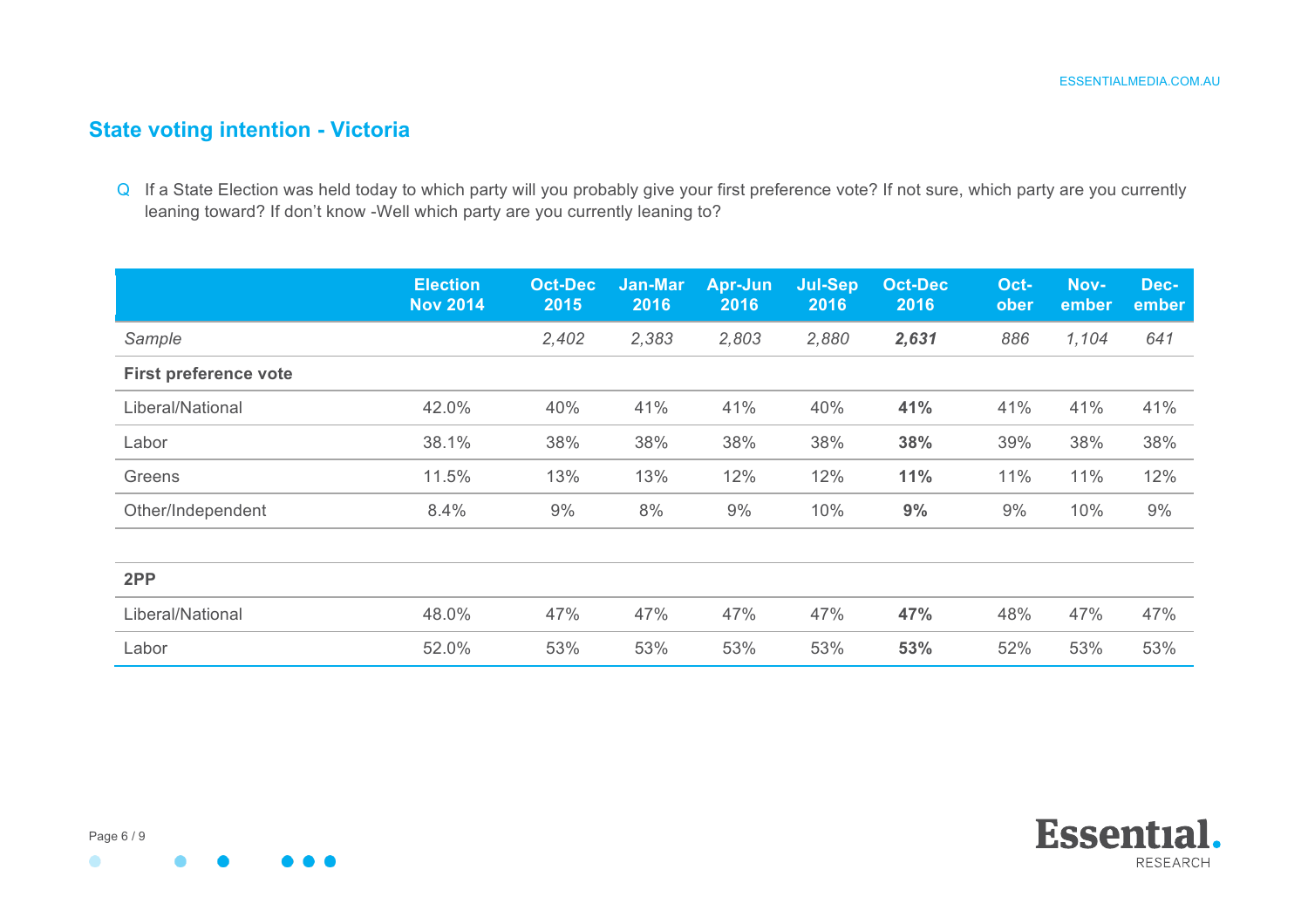#### **State voting intention – South Australia**

|                              | <b>Election</b><br><b>Mar 2014</b> | <b>Oct-Dec</b><br>2015 | Jan-Mar<br>2016 | <b>Apr-Jun</b><br>2016 | <b>Jul-Sep</b><br>2016 | <b>Oct-Dec</b><br>2016 |
|------------------------------|------------------------------------|------------------------|-----------------|------------------------|------------------------|------------------------|
| Sample                       |                                    | 797                    | 803             | 912                    | 942                    | 880                    |
| <b>First preference vote</b> |                                    |                        |                 |                        |                        |                        |
| Liberal                      | 44.8%                              | 32%                    | 29%             | 30%                    | 30%                    | 32%                    |
| Labor                        | 35.8%                              | 39%                    | 37%             | 34%                    | 38%                    | 35%                    |
| Greens                       | 8.7%                               | 10%                    | 9%              | 7%                     | 7%                     | 7%                     |
| Nick Xenophon Team           |                                    |                        | 15%             | 20%                    | 16%                    | 17%                    |
| Other/Independent            | 10.7%                              | 19%                    | 10%             | 9%                     | 9%                     | 8%                     |
|                              |                                    |                        |                 |                        |                        |                        |
| 2PP                          |                                    |                        |                 |                        |                        |                        |
| Liberal                      | 53.0%                              | 46%                    | 46%             | 49%                    | 46%                    | 49%                    |
| Labor                        | 47.0%                              | 54%                    | 54%             | 51%                    | 54%                    | 51%                    |

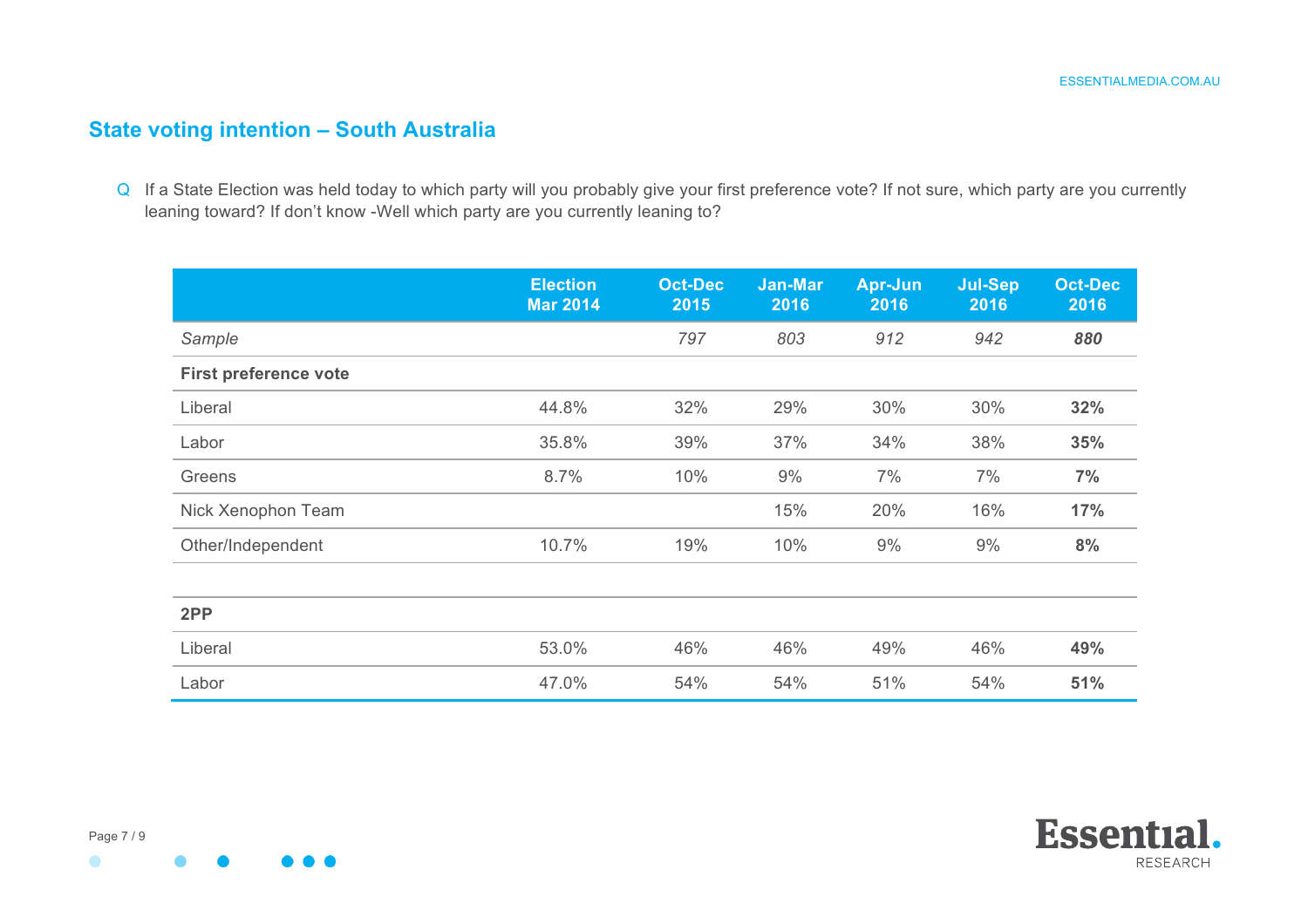#### **State voting intention – Western Australia**

|                              | <b>Election</b><br><b>Mar 2013</b> | <b>Oct-Dec</b><br>2015 | Jan-Mar<br>2016 | <b>Apr-Jun</b><br>2016 | <b>Jul-Sep</b><br>2016 | <b>Oct-Dec</b><br>2016 |
|------------------------------|------------------------------------|------------------------|-----------------|------------------------|------------------------|------------------------|
| Sample                       |                                    | 946                    | 931             | 1,105                  | 1,115                  | 1,035                  |
| <b>First preference vote</b> |                                    |                        |                 |                        |                        |                        |
| Liberal                      | 47.1%                              | 37%                    | 40%             | 37%                    | 34%                    | 34%                    |
| National                     | 6.1%                               | 6%                     | 4%              | 5%                     | 4%                     | 6%                     |
| Labor                        | 33.1%                              | 35%                    | 34%             | 39%                    | 39%                    | 36%                    |
| Greens                       | 8.4%                               | 12%                    | 12%             | 10%                    | 11%                    | 11%                    |
| Other/Independent            | 5.3%                               | 10%                    | 10%             | 10%                    | 12%                    | 13%                    |
|                              |                                    |                        |                 |                        |                        |                        |
| 2PP                          |                                    |                        |                 |                        |                        |                        |
| Liberal/National             | 57.3%                              | 51%                    | 52%             | 49%                    | 47%                    | 49%                    |
| Labor                        | 42.7%                              | 49%                    | 48%             | 51%                    | 53%                    | 51%                    |